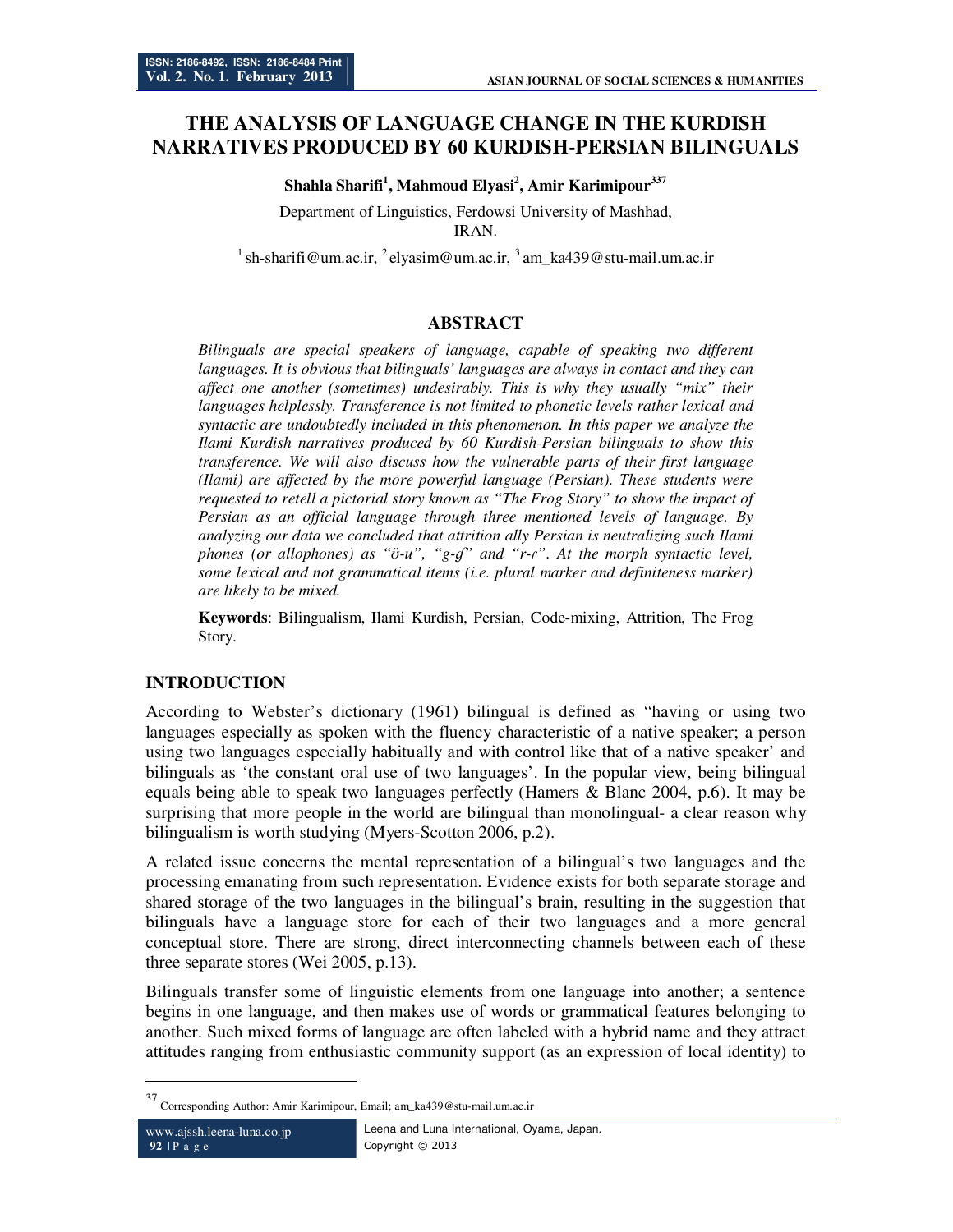outright condemnation (from some speakers of the related standard languages) (Crystal 2003, p.79). Code-mixing is sometimes distinguished, though not always in the same way, from "code-switching". E.g. where a speaker switches at frequent intervals from one language etc. to another, for no discoverable external reason (Matthews 2007, p.61) In psychology and in psycholinguistics the label *code-mixing* is used in theories that draw on studies of language alternation or code-switching to describe the cognitive structures underlying bilingualism. During the 1950s and 1960s, psychologists and linguists treated bilingual speakers as, in Grosjean's term, "two monolinguals in one person." This "fractional view" supposed that a bilingual speaker carried two separate mental grammars that were more or less identical to the mental grammars of monolinguals and that were ideally kept separate and used separately. Studies since the 1970s, however, have shown that bilinguals regularly combine elements from "separate" languages. These findings have led to studies of code-mixing in psychology and psycholinguistics. (Wikipedia) In this article we will try to show how Kurdish-Persian bilinguals transfer Persian elements (at lexical or (morpho) syntactic levels) and how Persian affects some of their Ilami sounds in their narratives.

Sometimes code-switching and code-mixing are used interchangeably (as we do so). These bilingual phenomena have been discussed from different points of view. Brice and Anderson (1999) aim to answer the questions regarding normal code mixing behaviors in a young bilingual child. They want to know what syntactic elements are mixed most frequently in conversational discourse in the young bilingual child and what information can be applied to a diagnostic or therapeutic situation. Descriptive analysis of the data revealed percentages and rank ordering of syntactic elements switched in the longitudinal language samples obtained. Von (2004) introduces an empirical study on eighteen simultaneous and successive English-German bilingual children. The study describes and analyzes the empirical data in order to find out more about the development and use of code-switching among bilingual children. It is concluded that code-switching is a displayed feature of everyday bilingual behavior and it plays many different functions in bilinguals' languages. By analyzing a child's recorded speech, Hara (2006) shows that he mixed more at the lexical level and less at the phonological level. In fact what the child has learnt at school in English fulfilled a booster function when either Chichewa or Chitumbuka was used. The results also reveal that the child's language mixing was influenced by the topic of discussion, the context and the interlocutor's mixed input. Torres (1992) analyzes the narratives produced by three sets of speakers to determine if the narrative strategies employed by the participants are communitywide or can be specific to a particular group in the community. The author focuses on codeswitching as it appears in narratives produced in Spanish by participants with different proficiencies in Spanish and English. As far as we know, there is no prominent work done in Ilami Kurdish to discuss this topic.

### **An Introduction to Kurdish**

Kurdish has many dialects, and Ilami is one of these varieties. Britannica describes Kurdish so:

*Kurdish is a new western Iranian language spoken in Kurdistan; it ranks as the third largest Iranian language group, after Persian and Pashto, and has numerous dialects. There are two main dialect groups. The northern groupspoken from Mosul, Iraq, into the Caucasus—is called Kurmānji; in Turkey, Hawar (Turkized Latin) characters are used in the written form. It is spoken within a broad region that stretches roughly from Orūmīyeh, Iran, to the lower reaches of traditional Kurdistan in Iraq. In Iraq, Kurdī is the official form of Kurdish.*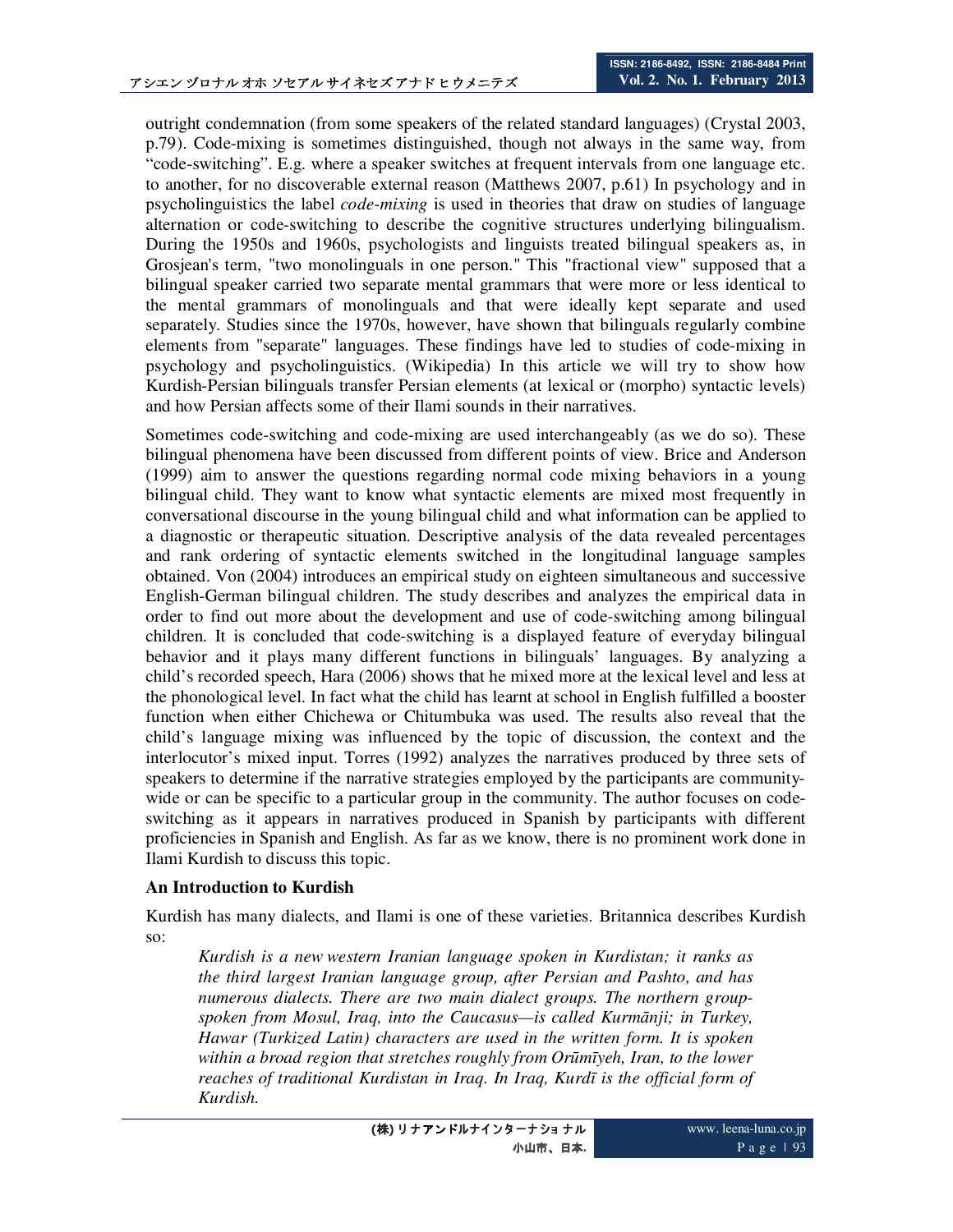As noted, Ilami (sometimes is called Feyli) is another variety under the Kurdish umbrella. This dialect is widely spoken in Ilam, a small mountainous city located at the west of Iran. Ilami shares some features with Kermanshahi and Kalhori. Although most of Kurdish varieties have ergative system, Ilami does not have such a system (Kalbasi 2010).

## **METHODOLOGY**

In this research, sixty Kurdish-Persian bilinguals (half eight-year-old, half ten-year-old) participated. It should be noted that although Kurdish is the first language of these bilinguals, they are greatly exposed to Persian in different environments (like school, media, etc.). Having reviewed the pictures for five minutes, participants started narrating the story in Kurdish. A small tape recorder was used to record their productions. The next step was to transcribe the texts by using IPA symbols. Finally, these transcriptions were analyzed based on the three above-mentioned components.

The instrument used in this study was Mercer Mayor's wordless story known as "The Frog Story" consisting of 24 wordless pictures, published in 1960. According to Berman and Slobin (1994), this pictorial storybook has rapidly become a 'worldwide research tool'.

### **Data Analysis**

In this part we classify the alternated codes in three categories. The first category includes the phonetic changes; the second one includes lexical and syntactic code-mixing<sup>38</sup>s together. We discuss each component through the examples given in the tables. For more convenience, Kurdish basic forms and English glosses are given for the mixed forms.

| <b>Basic Forms</b>                                           | Mixed Forms |
|--------------------------------------------------------------|-------------|
| tfədæ<br>go-Present Perfect-3 <sup>rd</sup> Person/Sing      | ifegæ       |
| sæg<br>dog-Noun                                              | Sæg         |
| hatagæ<br>come-Present Perfect-3 <sup>rd</sup> Person/Sing   | hatagæ      |
| nurəsədæ<br>see-Present Perfect-3 <sup>rd</sup> Person/Sing  | nurəsəgæ    |
| ære<br>for                                                   | ære         |
| qurwaqæ<br>frog-Def Noun/Sing                                | qurbaqæ     |
| kæftədæ<br>fall-Present Perfect- 3 <sup>rd</sup> Person/Sing | Kæftegæ     |
| kwət∫ədæ<br>stone-Def Noun/Sing                              | kotfagæ     |
| döma<br>back                                                 | duma        |
| koræ<br>boy-Def Noun/Sing                                    | koræ        |

**Table 1. Phonetic Change** 

<sup>38</sup> . In this article the term "mix" is used interchangeably to cover both code-mixing and code-switching.

www.ajssh.leena-luna.co.jp **94** | P a g e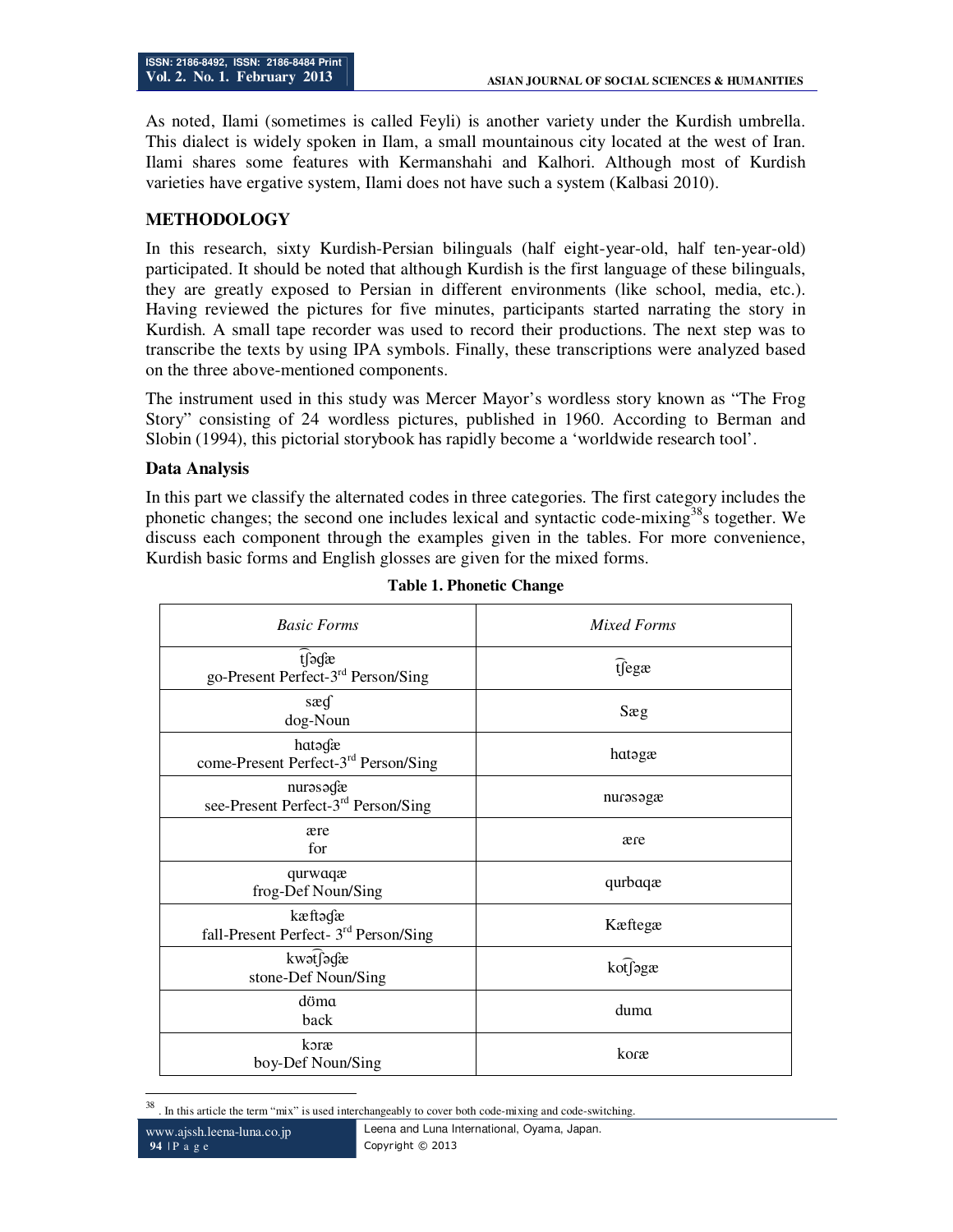| <b>Basic Forms</b>                                                                                                                         | <b>Mixed Forms</b>                    |
|--------------------------------------------------------------------------------------------------------------------------------------------|---------------------------------------|
| darelæ                                                                                                                                     | dəræxtelæ                             |
| tree-Def Noun/pl                                                                                                                           |                                       |
| zærdalogelæ                                                                                                                                | Zæmburelæ                             |
| bee-Def Noun/pl                                                                                                                            |                                       |
| koræ<br>boy-Def Noun/sing                                                                                                                  | pasæræ                                |
| kærwasæ kedæ wær                                                                                                                           |                                       |
| clothe-Def Wear-Simple Present-3 <sup>rd</sup> Person/Sing                                                                                 | kærwasæ pufe                          |
| dijadæ dær                                                                                                                                 |                                       |
| come out- Simple Pres-3 <sup>rd</sup> Person/Sing                                                                                          | dær doraj                             |
| dijanæ<br>funa koræ                                                                                                                        | dijanæ dombala koræ                   |
| come- Simple Pres-3 <sup>rd</sup> Person/Pl for boy_Def/Sing                                                                               |                                       |
| bæd deræ dijanæ                                                                                                                            |                                       |
| then here come- Simple Pres-3 <sup>rd</sup> Person                                                                                         | bæd deræ xofkijæ dijan                |
| nama hafkijæ                                                                                                                               |                                       |
| land-Def<br>in                                                                                                                             |                                       |
|                                                                                                                                            |                                       |
| qurbaqæ bæn ære malajan<br>frog-Def/Sing take-Simple Past-3 <sup>rd</sup> Person for home-<br>Possessive Pronoun-3 <sup>rd</sup> Person/Pl | qurbaqæ bænæ xanejan                  |
|                                                                                                                                            |                                       |
| sære tjegæsæ name dulæ<br>head-Possessive Pronoun-3 <sup>rd</sup> Person/Sing go-Present                                                   | sære tjegæsæ name sætlæ               |
| Perfect-3 <sup>rd</sup> Person/Sing in bucket-Def                                                                                          |                                       |
| kæftodæsæ namo awæ                                                                                                                         | tu ab kæftagæ                         |
| fall-Present Perfect-3 <sup>rd</sup> Person/Sing in water-Def                                                                              |                                       |
| bæd deræ ælasanæ                                                                                                                           |                                       |
| then here wake-up-Present perfect-3 <sup>rd</sup> person/Pl                                                                                | bæd deræ bidar binæ                   |
| nuranæ qurwaqæ                                                                                                                             |                                       |
| look at-Simple Present-3 <sup>rd</sup> Person/Pl                                                                                           | qurbaqæ tæmafa kæn                    |
| ulaj tsuwa                                                                                                                                 |                                       |
| beside wood-Def                                                                                                                            | uwæra tsuwæ                           |
| jæ je koregæ qæza dege                                                                                                                     |                                       |
| this one boy-be- $3^{\text{rd}}$ Person/Sing food give-Simple<br>Present- $3^{\text{rd}}$ Person/Sing                                      | jæ je koregæ qæza behe∫ de            |
|                                                                                                                                            |                                       |
| bæd deræ hez gare                                                                                                                          | bæd deræ bolændaw du                  |
| then here stand-up-Simple Present-3 <sup>rd</sup> Person/Sing                                                                              |                                       |
| gariwasadæ                                                                                                                                 | gərjæ kərdəgæ                         |
| cry-Present perfect-3 <sup>rd</sup> Person/Sing                                                                                            |                                       |
| xwæ∫i kordoɗæ                                                                                                                              | xo∫halæ                               |
| happy (is)-Simple Present-3 <sup>rd</sup> Person/Sing                                                                                      |                                       |
| daræ ælase bæd deræ dine qurbaqæ dæ næme                                                                                                   |                                       |
| here wake-up-Simple Present-3 <sup>rd</sup> Person/Sing then here                                                                          | dəræ æləse bæd deræ dine qurbaqæ næme |
| see- Simple Present-3 <sup>rd</sup> Person/Sing frog-Def from in                                                                           | $\int$ i $\int$ æ nijæ                |
| fifæ nijæ<br>bottle-Def not (is)                                                                                                           |                                       |
| bæd deræ dijanæ nama hafkijæ                                                                                                               |                                       |
| then here come-Simple Present-3 <sup>rd</sup> Person/Pl land                                                                               | bæd deræ xofkijæ dijan                |
| bejarogæ xwar                                                                                                                              | xwar bejare                           |
| take down-Simple Present-3 <sup>rd</sup> Person/Sing                                                                                       |                                       |
| tfu ke benure ha ku                                                                                                                        | tsu ta benure ha ku                   |
| go- Simple Present-3 <sup>rd</sup> Person/Sing that see is where                                                                           |                                       |

**Table 2. Lexical Change (Morphosyntactic change)**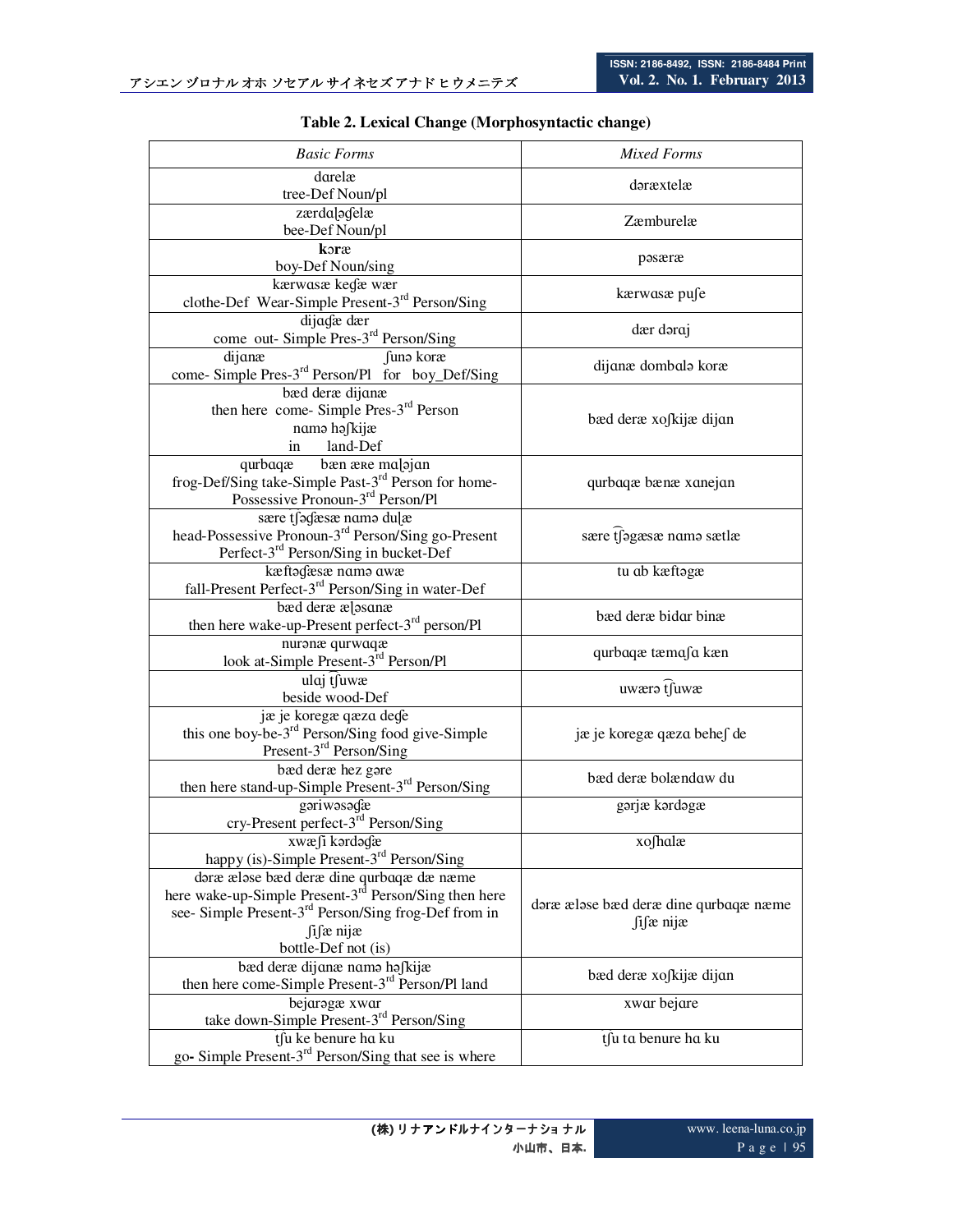## **DISCUSSION**

### **Phonetic Change (Attrition)**

As it can be seen, there are significant numbers of sounds changed in the Kurdish examples.  $\lceil$  $\mathbf{d}\rceil$  $\rightarrow$  [**g**] is one of the most prevalent changes observed in the Kurdish productions. [**d**] is [+Non-stop] and is the allophonic pair of [g] in Kurdish. It is important that Persian does not have this allophone and Kurdish children replace [q] by [g] in the Kurdish phonetic contexts (where [ɠ] occurs: between vowels or at the end of syllable for example):

 $\lceil \frac{d}{\pm Non\text{-stop}} \rightarrow \lceil g \rceil$ hɑtə**ɠ**æ hɑtə**g**æ  $\text{seq} \rightarrow \text{seq}$ ͡tʃə**ɠ**æ ͡tʃə**g**æ kwət͡ʃə**ɠ**æ kot͡ʃə**g**æ

The next change is related to replacing  $[r] \rightarrow [r]$ . As an effect of Persian, the children remarkably replace this allophone by the tap one. When they do so, their accent is more like the Kurds speaking Kermanshahi than Ilami. Have a look at the following examples:

```
[r](+trill) \rightarrow [r] (+tap)
```
 $\angle$  **ære** 

ko**r**æ → koræ

nu**r**əsəɠæ nu**ɾ**əsəgæ

One of the most regularly occurred change is related to [ $\ddot{o}$ ]  $\rightarrow$  [u]. It was observed that systematically, [ʊ̈] changes to [u] in the narratives produced by bilingual children. Like the sounds mentioned above, Persian lacks this sound and it seems that children do not tend to acquire or at least use this sound in Kurdish:

[ $\ddot{\text{o}}$ ] (+High, Front, Unround)  $\rightarrow$  [u] (+High, Back, Tense, Unround)  $z\ddot{\mathbf{v}} \rightarrow zu(d)$  $r\ddot{\sigma} \rightarrow r\mathbf{u}$ d**ö**ma → d**u**ma

# **Lexical Change**

As it can be seen there are lots of words mixed by children into Kurdish. "pəsæræ" which is a Persian word has been several times mixed into Kurdish.

"**pəsær-æ** nurəsəgæsæ sægæ"

instead of "**kor-æ** nurəsəgæsæ sægæ"

If we break the morphological components of the word, we can figure out that the Kurdish grammatical bound morpheme is unchanged in both sentences. "**æ**" is an affix attached to the noun to show definiteness, this Kurdish definite marker remains intact.

A morphological code-mixing occurring in the Kurdish narratives was when a transferred Persian noun is pluralized via Kurdish plural marker. Indeed, some of the Kurdish-Persian bilinguals transfer only the bare lexical term (and not Persian plural marker "ha") into Kurdish and then they attach the Kurdish suffix "elæ" to pluralize the word, dəræxt-elæ and zæmbur-elæ to be mentioned here: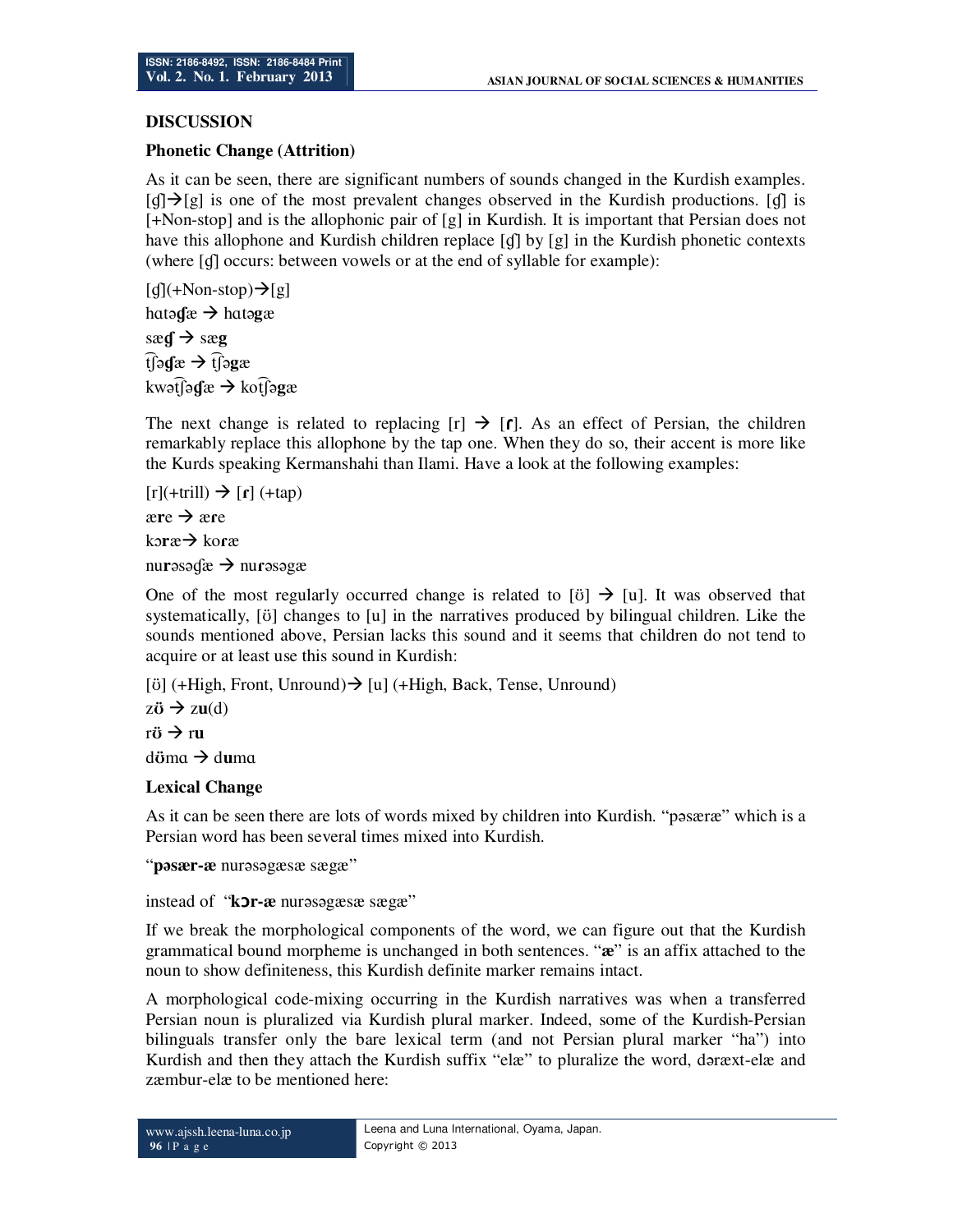Kurdish lexical term  $\rightarrow$  Kurdish plural marker  $\overline{z}$ 

Mixed forms: Persian lexical term  $\rightarrow$  Persian plural marker

In the example "qurbǡqæ **x**ǡ**nej**ǡ**n** bæn" produced by one of the children, "**x**ǡ**ne-j**ǡ**n"** is a mixed form in which "**xane**" (a Persian word for home) is mixed but the possessive pronoun "jǡn" remains Kurdish. We can call the examples of this kind "*code-blendings*" in a sense that bilinguals blend two distinct parts from their language systems.

It is not unexpected when a compound Kurdish verb is replaced by a simple Persian verb as in "kærwasæ pu∫e". In this example, "kærwasæ" as the object of the sentence remains intact while the compound verb (=kegæ wær) is replaced by "pu $\int e^x$  which is a simple Persian verb. The reverse also comes true in "gəriwəsə**G**æ" and "gərjæ kərdəgæ". This example is a simple Kurdish verb affected by Persian language and changes to a compound verb.

## **Syntactic Change**

It should be pointed that in the produced Kurdish narratives, some word order rules are also transferred. Compare the word order rules of these sentences:

Default forms: bæd deræ ræsənæ **hə**ȓ**ki**.

Mixed form: bæd deræ wæ **xofki** ræsən.

In this example, Persian word order is transferred into Kurdish. In other words, "xo [ki" is moved from its position (after the verb), to another place (before the verb).

# **CONCLUSION**

Nowadays the impact of Persian on Kurdish is crystal-clear. In this article we aimed to discuss the influence of bilinguals' Persian on their Kurdish language by focusing on certain language changes. Excessive exposure to Persian increases the number of mixings in bilinguals' Kurdish language. This exposure can even decrease (attrite) the allophonic representations in some of the Kurdish examples (like three cases mentioned above).We could detect prevalent traces of code-mixings in the different levels of their Kurdish language. We assessed some of these code changes seen in the narratives produced by 60 Kurdish-Persian bilinguals. As far as phonetic components are concerned, there are some Kurdish (allo) phones being neutralized by Persian, resulting in producing the allophones articulated like Persian. For example, Kurdish has  $[g]$  and  $[g]$  as two allophones while Persian lacks  $[g]$ . In Kurdish one of the positions in which  $[g]$  occurs is at the end of syllable (coda). Nevertheless Kurdish-Persian children do tend to pronounce it like  $[g]$  instead of  $[g]$ . It is believed that Persian is influential and has attritional effect in this respect. Additionally, we saw some lexical examples that are mixed into Kurdish narratives. It was figured out that only bare lexical terms are probable to be transferred rather than inflectional morphemes like plural marker or definiteness marker. Compound words are also involved in this bilingual process, where a part (sometimes whole) of a compound word is mixed resulting in a half Persian/half Kurdish compound term.